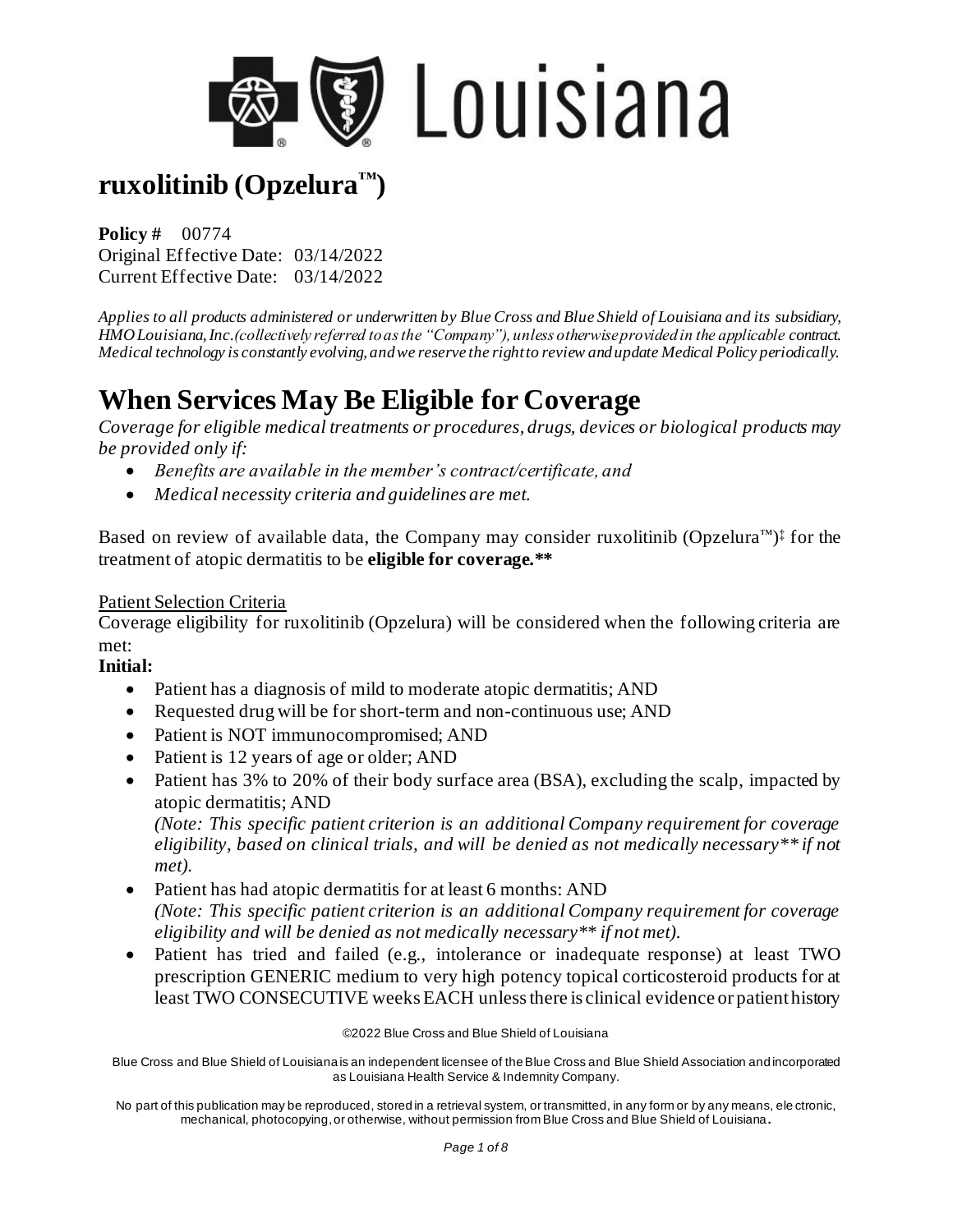

Policy # 00774 Original Effective Date: 03/14/2022 Current Effective Date: 03/14/2022

> that suggests the use of these products will be ineffective or cause an adverse reaction to the patient. Examples of medium to very high potency generic topical steroid products include betamethasone valerate, desoximetasone, fluocinolone acetonide, fluticasone propionate, hydrocortisone butyrate, mometasone furoate, prednicarbate, triamcinolone acetonide, trianex, triderm, amcinonide, augmented betamethasone dipropionate, apexicon E, betamethasone dipropionate, diflorasone diacetate, fluocinonide, fluocinonide E, clobetasol emollient, clobetasol propionate, clodan, diflorasone diacetate, and halobetasol propionate; AND

> *(Note: This specific patient criterion is an additional Company requirement for coverage eligibility and will be denied as not medically necessary\*\* if not met).*

- Patient has tried and failed (e.g., intolerance or inadequate response) BOTH GENERIC topical tacrolimus and GENERIC topical pimecrolimus after at least SIX CONSECUTIVE weeks with EACH product unless there is clinical evidence or patient history that suggests the use of these products will be ineffective or cause an adverse reaction to the patient; AND *(Note: This specific patient criterion is an additional Company requirement for coverage eligibility and will be denied as not medically necessary\*\* if not met).*
- Requested medication will NOT be used in combination with therapeutic biologics (such as dupilumab [Dupixent] ®) ‡ , other janus kinase (JAK) inhibitors (such as tofacitinib [Xeljanz/XR]<sup>®</sup>, upadacitinib [Rinvoq]<sup>®</sup>)<sup>‡</sup>, or potent immunosuppressants (such as azathioprine or cyclosporine).

#### **Continuation:**

- Patient received an initial authorization; AND
- Requested drug will be for short-term and non-continuous use; AND
- Requested medication will NOT be used in combination with therapeutic biologics (such as dupilumab [Dupixent]), other janus kinase (JAK) inhibitors (such as tofacitinib [Xeljanz/XR], upadacitinib [Rinvoq]), or potent immunosuppressants (such as azathioprine or cyclosporine); AND
- Patient has had a clinically meaningful beneficial response to Opzelura therapy as compared to their baseline status (before Opzelura therapy) as evidenced by TWO or more of the following:
	- o Reduction in disease severity (e.g., erythema, dryness, edema/papulation, excoriations, lichenification, oozing/crusting)

©2022 Blue Cross and Blue Shield of Louisiana

Blue Cross and Blue Shield of Louisiana is an independent licensee of the Blue Cross and Blue Shield Association and incorporated as Louisiana Health Service & Indemnity Company.

No part of this publication may be reproduced, stored in a retrieval system, or transmitted, in any form or by any means, electronic, mechanical, photocopying, or otherwise, without permission from Blue Cross and Blue Shield of Louisiana **.**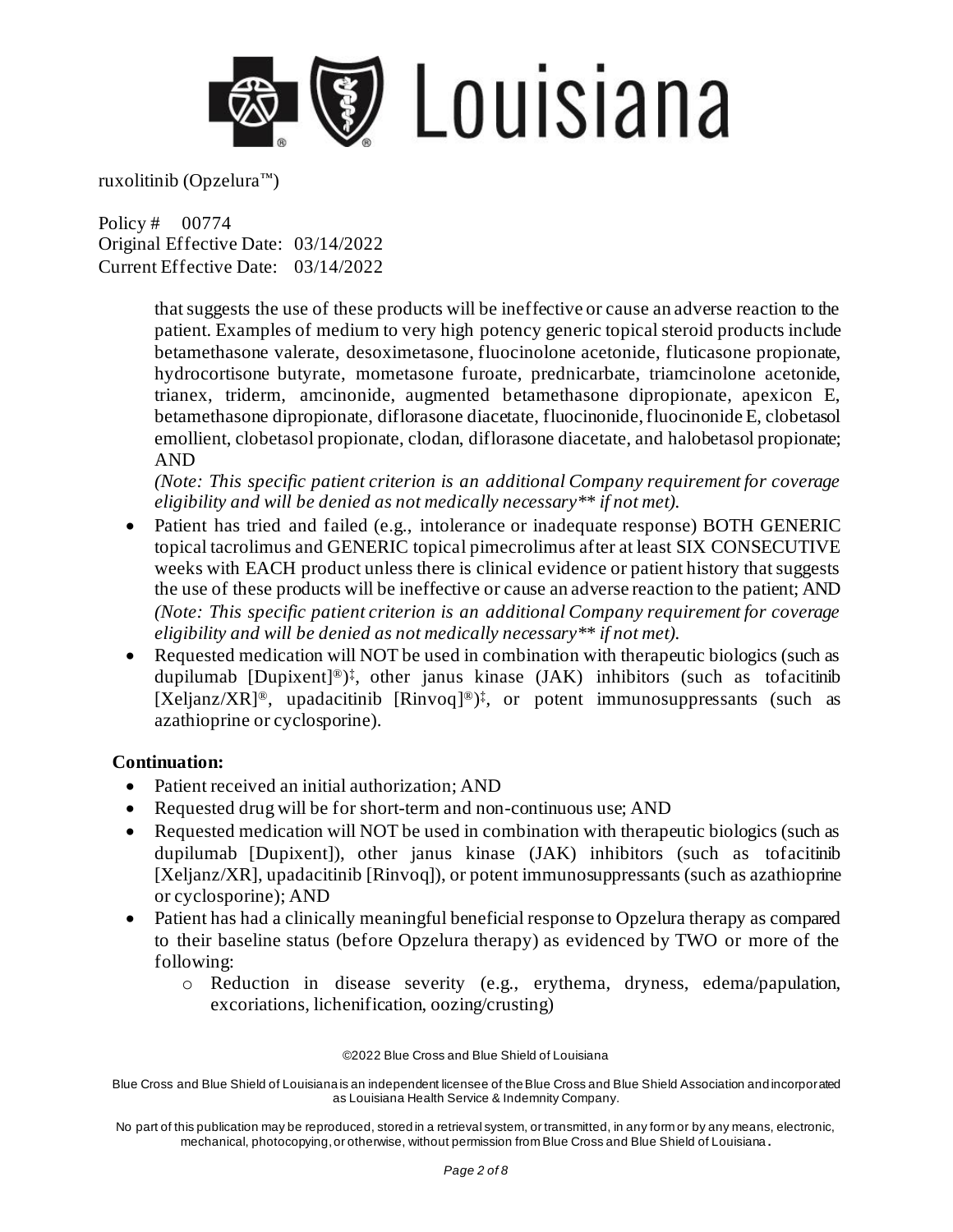

Policy # 00774 Original Effective Date: 03/14/2022 Current Effective Date: 03/14/2022

- o Reduction in the frequency or intensity of pruritus
- o Reduction in the frequency of disease exacerbations/flares
- $\circ$  Reduction in the BSA with atopic dermatitis involvement (a 20% reduction in percent BSA involved over baseline)
- o Improvement in overall patient quality of life (e.g., improved sleep, less depression or anxiety, etc.).

*(Note: This specific patient criterion is an additional Company requirement for coverage eligibility and will be denied as not medically necessary\*\* if not met).*

### **When Services Are Considered Not Medically Necessary**

Based on review of available data, the Company considers the use of ruxolitinib (Opzelura) when any of the following are NOT met to be **not medically necessary.\*\***

- For initial requests: Patient has 3% to 20% of their body surface area (BSA), excluding the scalp, impacted by atopic dermatitis
- For initial requests: Patient has had atopic dermatitis for at least 6 months
- For initial requests: Patient has tried and failed least TWO prescription GENERIC medium to very high potency topical corticosteroid products for at least TWO CONSECUTIVE weeks EACH
- For initial requests: Patient has tried and failed BOTH GENERIC topical tacrolimus and GENERIC topical pimecrolimus after at least SIX CONSECUTIVE weeks with EACH product
- For continuation requests: Patient has had a clinically meaningful beneficial response to Opzelura therapy as compared to their baseline status (before Opzelura therapy) as evidenced by TWO or more of the following:
	- o Reduction in disease severity (e.g., erythema, dryness, edema/papulation, excoriations, lichenification, oozing/crusting)
	- o Reduction in the frequency or intensity of pruritus
	- o Reduction in the frequency of disease exacerbations/flares
	- o Reduction in the BSA with atopic dermatitis involvement (a 20% reduction in percent BSA involved over baseline)
	- o Improvement in overall patient quality of life (e.g., improved sleep, less depression or anxiety, etc.).

©2022 Blue Cross and Blue Shield of Louisiana

Blue Cross and Blue Shield of Louisiana is an independent licensee of the Blue Cross and Blue Shield Association and incorporated as Louisiana Health Service & Indemnity Company.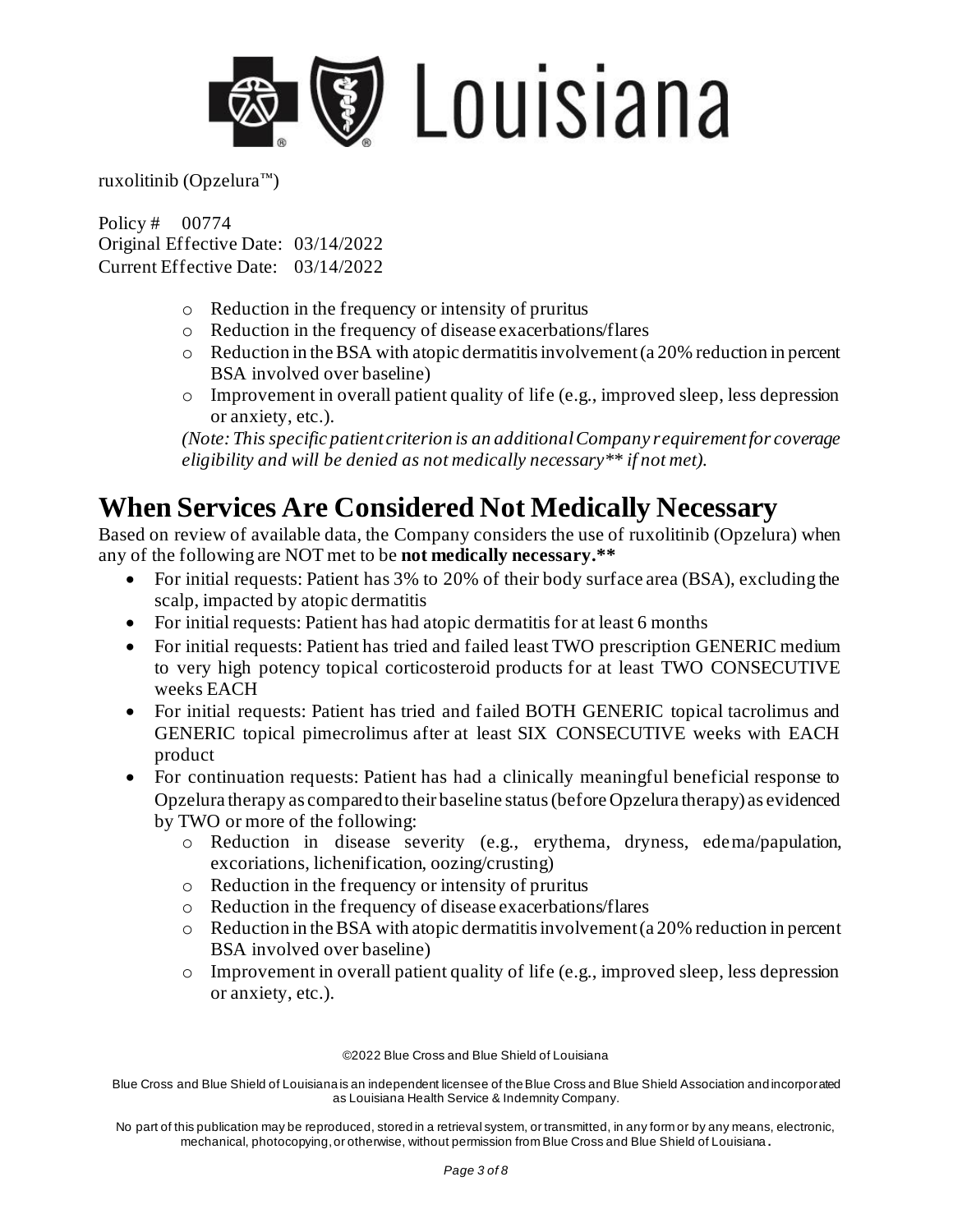

Policy # 00774 Original Effective Date: 03/14/2022 Current Effective Date: 03/14/2022

## **When Services Are Considered Investigational**

*Coverage is not available for investigational medical treatments or procedures, drugs, devices or biological products.*

Based on review of available data, the Company considers the use of ruxolitinib (Opzelura) when the patient selection criteria are not met (EXCEPT those denoted as **not medically necessary\*\***) to be **investigational.\***

# **When Services May Be Eligible for Coverage**

*Coverage for eligible medical treatments or procedures, drugs, devices or biological products may be provided only if:*

- *Benefits are available in the member's contract/certificate, and*
- *Medical necessity criteria and guidelines are met.*

Based on review of available data, the Company may consider a quantity override for ruxolitinib (Opzelura) to be **eligible for coverage.\*\***

#### Patient Selection Criteria

A quantity override for ruxolitinib (Opzelura), up to 240 grams per 28 days, will be considered when the following criterion is met:

• Patient requires more than 120 grams of the requested drug every 28 days

# **When Services Are Considered Not Medically Necessary**

Based on review of available data, the Company considers the use of ruxolitinib (Opzelura) in quantities greater than 120 grams per 28 days when there is no documentation that the patient requires more than 120 grams per 28 days be **not medically necessary\*\***

## **Background/Overview**

Opzelura is a Janus kinase (JAK) inhibitor indicated for the topical short-term and non-continuous chronic treatment of mild to moderate atopic dermatitis in non-immunocompromised patients 12 years of age and older whose disease is not adequately controlled with topical prescription therapies or when those therapies are not advisable. The package insert notes that Opzelura use in combination

©2022 Blue Cross and Blue Shield of Louisiana

Blue Cross and Blue Shield of Louisiana is an independent licensee of the Blue Cross and Blue Shield Association and incorporated as Louisiana Health Service & Indemnity Company.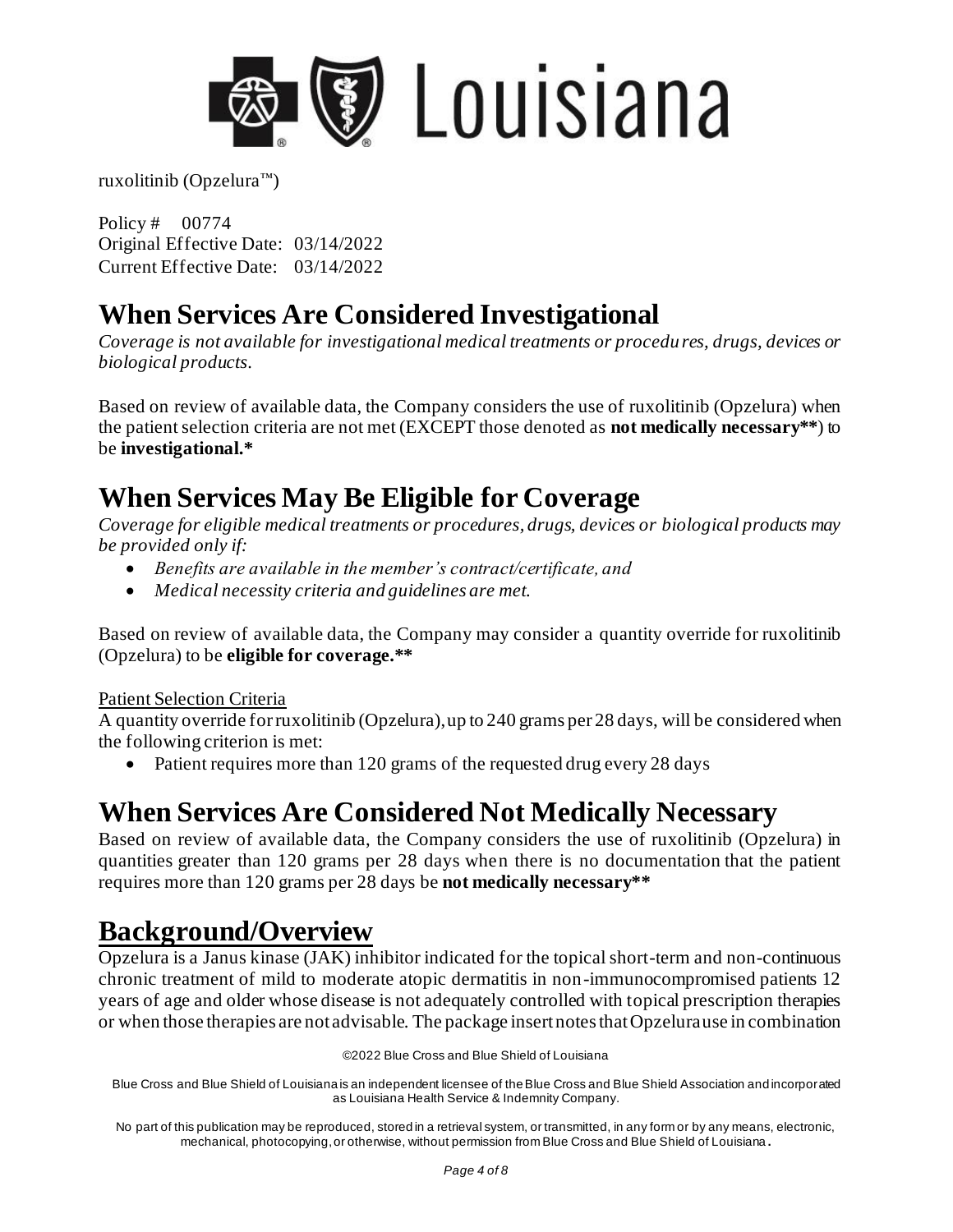

Policy # 00774 Original Effective Date: 03/14/2022 Current Effective Date: 03/14/2022

with therapeutic biologics, such as Dupixent, other JAK inhibitors (such as Xeljanz or Rinvoq), or potent immunosuppressants such as azathioprine or cyclosporine is not recommended. Opzelura is applied as a thin layer twice daily to affected areas. No more than 60 grams per week should be used.

There are various treatment options for atopic dermatitis, including first line agents such as topical corticosteroids (many of which are in generic form) and topical immunomodulatory agents such as generic tacrolimus and generic pimecrolimus. For those that are refractory to topical therapies, systemic immunomodulatory agents are an option for therapy. Opzelura offers another topical option for the treatment of atopic dermatitis. It's place in therapy is currently undefined. Opzelura has not yet been integrated into the American Academy of Dermatology guidelines at the time of this publication.

### **FDA or Other Governmental Regulatory Approval**

#### **U.S. Food and Drug Administration (FDA)**

Opzelura is a Janus kinase (JAK) inhibitor indicated for the topical short-term and non-continuous chronic treatment of mild to moderate atopic dermatitis in non-immunocompromised patients 12 years of age and older whose disease is not adequately controlled with topical prescription therapies or when those therapies are not advisable.

## **Rationale/Source**

This medical policy was developed through consideration of peer-reviewed medical literature generally recognized by the relevant medical community, U.S. Food and Dru g Administration approval status, nationally accepted standards of medical practice and accepted standards of medical practice in this community, Blue Cross and Blue Shield Association technology assessment program (TEC) and other non-affiliated technology evaluation centers, reference to federal regulations, other plan medical policies, and accredited national guidelines.

Two double-blind, randomized, vehicle-controlled trials of identical design (Trial 1 and Trial 2, respectively) enrolled a total of 1,249 subjects aged 12 and older. A total of 20% of subjects were 12 to 17 years of age and 9% were 65 years or older. Subjects had affected body surface area (BSA) of 3 to 20%, and an Investigator's Global Assessment (IGA) score of 2 (mild) to 3 (moderate) on a severity scale of 0 to 4. The baseline Itch Numerical Rating Scale (Itch NRS), defined as the 7 -day average of the worst level of itch intensity in the last 24 hours, was 5 on a scale of 0 to 10.

©2022 Blue Cross and Blue Shield of Louisiana

Blue Cross and Blue Shield of Louisiana is an independent licensee of the Blue Cross and Blue Shield Association and incorporated as Louisiana Health Service & Indemnity Company.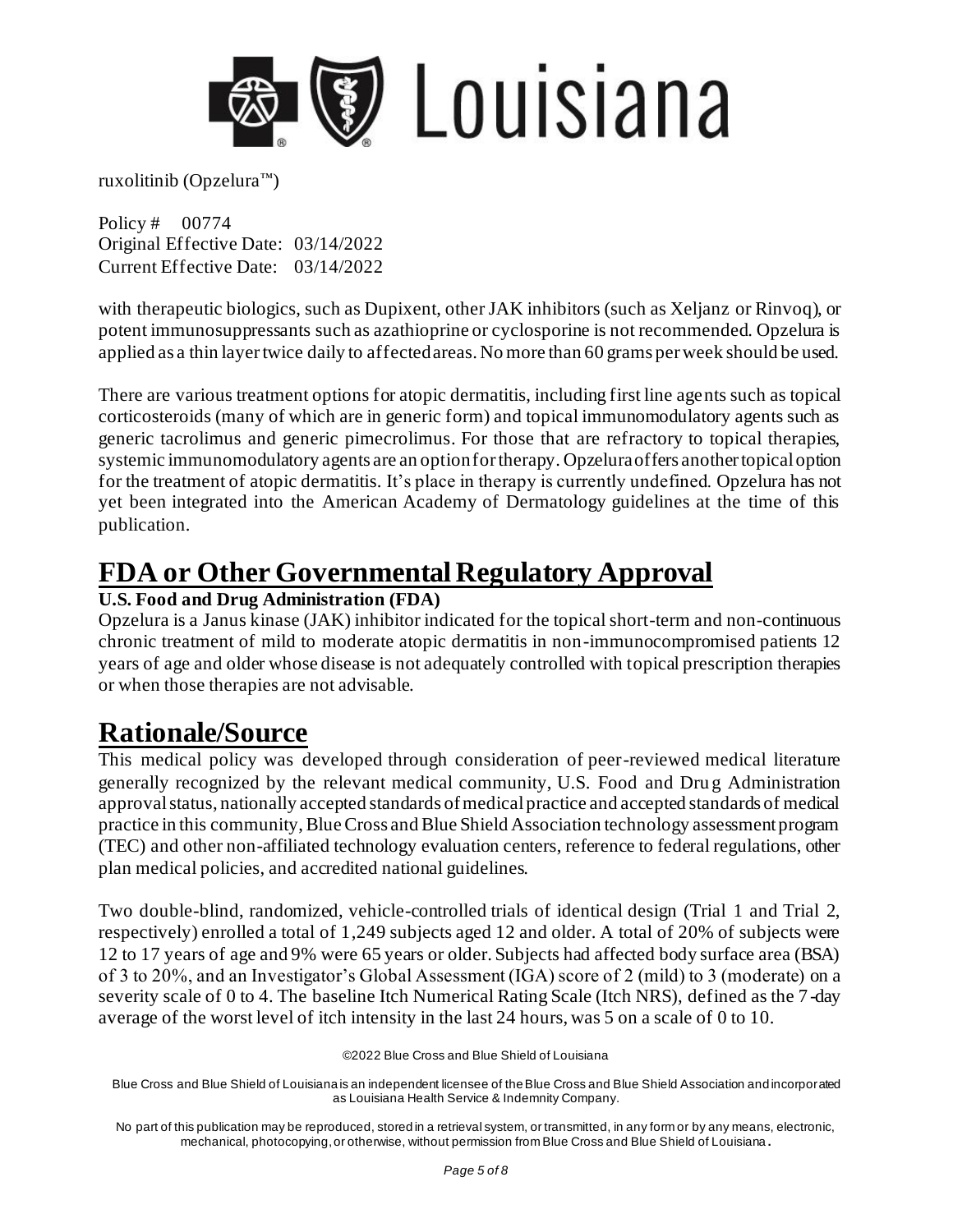

Policy # 00774 Original Effective Date: 03/14/2022 Current Effective Date: 03/14/2022

In both trials, subjects were randomized 2:2:1 to treatment with Opzelura, ruxolitinib cream 0.75%, or vehicle cream twice daily (BID) for 8 weeks. The primary efficacy endpoint was the proportion of subjects at week 8 achieving IGA treatment success (IGA-TS) defined as a score of 0 (clear) or 1 (almost clear) with  $\geq 2$  grade improvement from baseline. In Trial 1, 53.8% of Opzelura patients achieved the primary endpoint vs. 15.1% in the vehicle group. In Trial 2, 51.3% of Opzelura patients achieved the primary endpoint vs. 7.6% in the vehicle group.

### **References**

- 1. Opzelura [package insert]. Incyte Corporation. Wilmington, Delaware. Updated September 2021.
- 2. Sidbury R, et al. Guidelines of care for the management of atopic dermatitis Section 3. Management and treatment with phototherapy and systemic agents. J Am Acad Dermatol. 2014;71(2): 327-349.
- 3. Eichenfield LF, Tom WL, Berger TG, et al. Guidelines of care for the management of atopic dermatitis. Section 2: management and treatment of atopic dermatitis with topical therapies. J Am Acad Dermatol. 2014;71(1):116-132.

## **Policy History**

| Original Effective Date:            | 03/14/2022                                                    |
|-------------------------------------|---------------------------------------------------------------|
| <b>Current Effective Date:</b>      | 03/14/2022                                                    |
| 02/03/2022                          | Medical Policy Committee review                               |
| 02/09/2022                          | Medical Policy Implementation Committee approval. New policy. |
| Next Scheduled Review Date: 02/2023 |                                                               |

\*Investigational – A medical treatment, procedure, drug, device, or biological product is Investigational if the effectiveness has not been clearly tested and it has not been incorporated into standard medical practice. Any determination we make that a medical treatment, procedure, drug, device, or biological product is Investigational will be based on a consideration of the following:

A. Whether the medical treatment, procedure, drug, device, or biological product can be lawfully marketed without approval of the U.S. Food and Drug Administration (FDA) and whether such approval has been granted at the time the medical treatment, procedure, drug, device, or biological product is sought to be furnished; or

©2022 Blue Cross and Blue Shield of Louisiana

Blue Cross and Blue Shield of Louisiana is an independent licensee of the Blue Cross and Blue Shield Association and incorporated as Louisiana Health Service & Indemnity Company.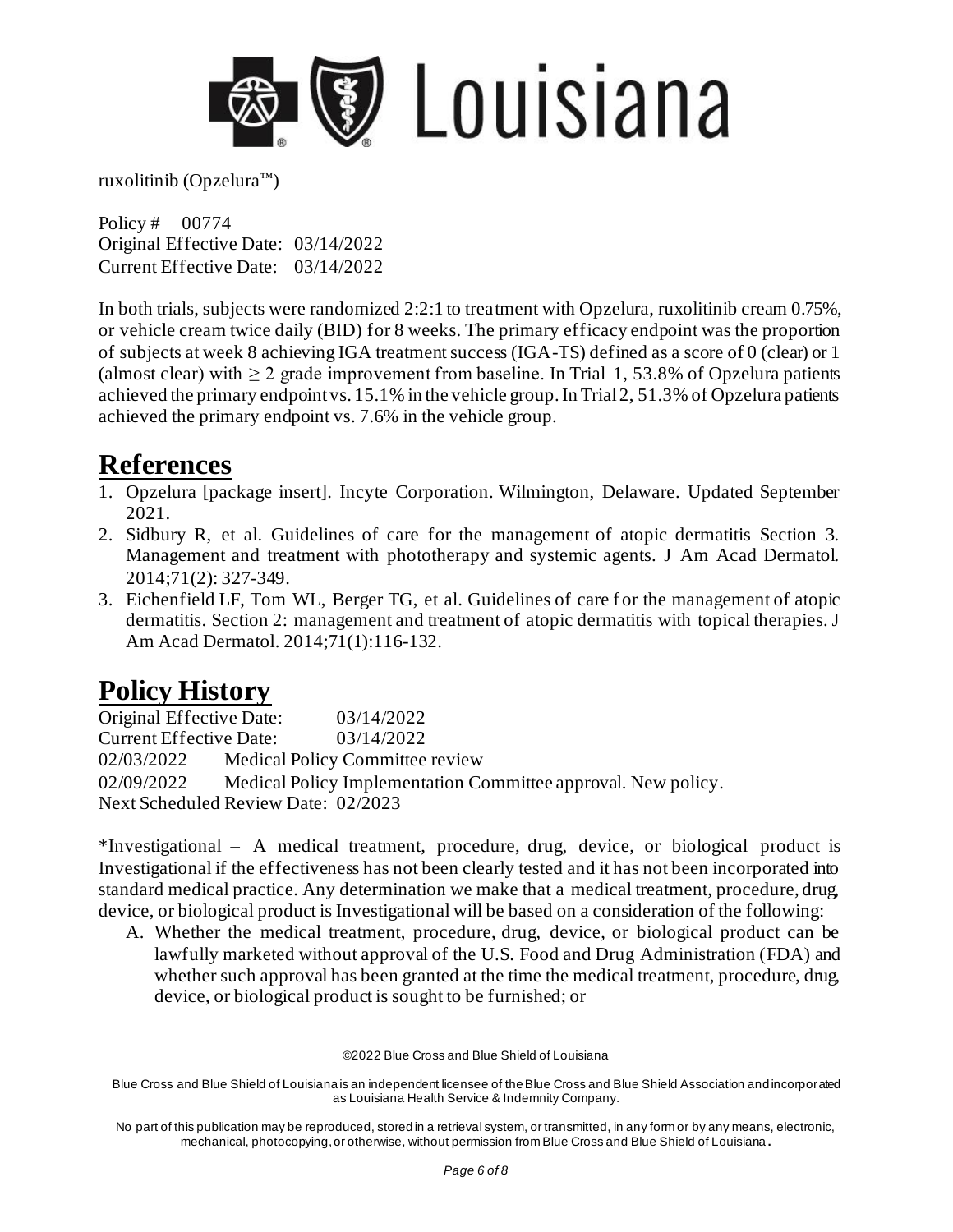

Policy # 00774 Original Effective Date: 03/14/2022 Current Effective Date: 03/14/2022

- B. Whether the medical treatment, procedure, drug, device, or biological product requires further studies or clinical trials to determine its maximum tolerated dose, toxicity, safety, effectiveness, or effectiveness as compared with the standard means of treatment or diagnosis, must improve health outcomes, according to the consensus of opinion among experts as shown by reliable evidence, including:
	- 1. Consultation with the Blue Cross and Blue Shield Association technology assessment program (TEC) or other nonaffiliated technology evaluation center(s);
	- 2. Credible scientific evidence published in peer-reviewed medical literature generally recognized by the relevant medical community; or
	- 3. Reference to federal regulations.

\*\*Medically Necessary (or "Medical Necessity") - Health care services, treatment, procedures, equipment, drugs, devices, items or supplies that a Provider, exercising prudent clinical judgment, would provide to a patient for the purpose of preventing, evaluating, diagnosing or treating an illness, injury, disease or its symptoms, and that are:

- A. In accordance with nationally accepted standards of medical practice;
- B. Clinically appropriate, in terms of type, frequency, extent, level of care, site and duration, and considered effective for the patient's illness, injury or disease; and
- C. Not primarily for the personal comfort or convenience of the patient, physician or other health care provider, and not more costly than an alternative service or sequence of services at least as likely to produce equivalent therapeutic or diagnostic results as to the diagnosis or treatment of that patient's illness, injury or disease.

For these purposes, "nationally accepted standards of medical practice" means standards that are based on credible scientific evidence published in peer-reviewed medical literature generally recognized by the relevant medical community, Physician Specialty Society recommendations and the views of Physicians practicing in relevant clinical areas and any other relevant factors.

‡ Indicated trademarks are the registered trademarks of their respective owners.

**NOTICE:** If the Patient's health insurance contract contains language that differs from the BCBSLA Medical Policy definition noted above, the definition in the health insurance contract will be relied upon for specific coverage determinations.

©2022 Blue Cross and Blue Shield of Louisiana

Blue Cross and Blue Shield of Louisiana is an independent licensee of the Blue Cross and Blue Shield Association and incorporated as Louisiana Health Service & Indemnity Company.